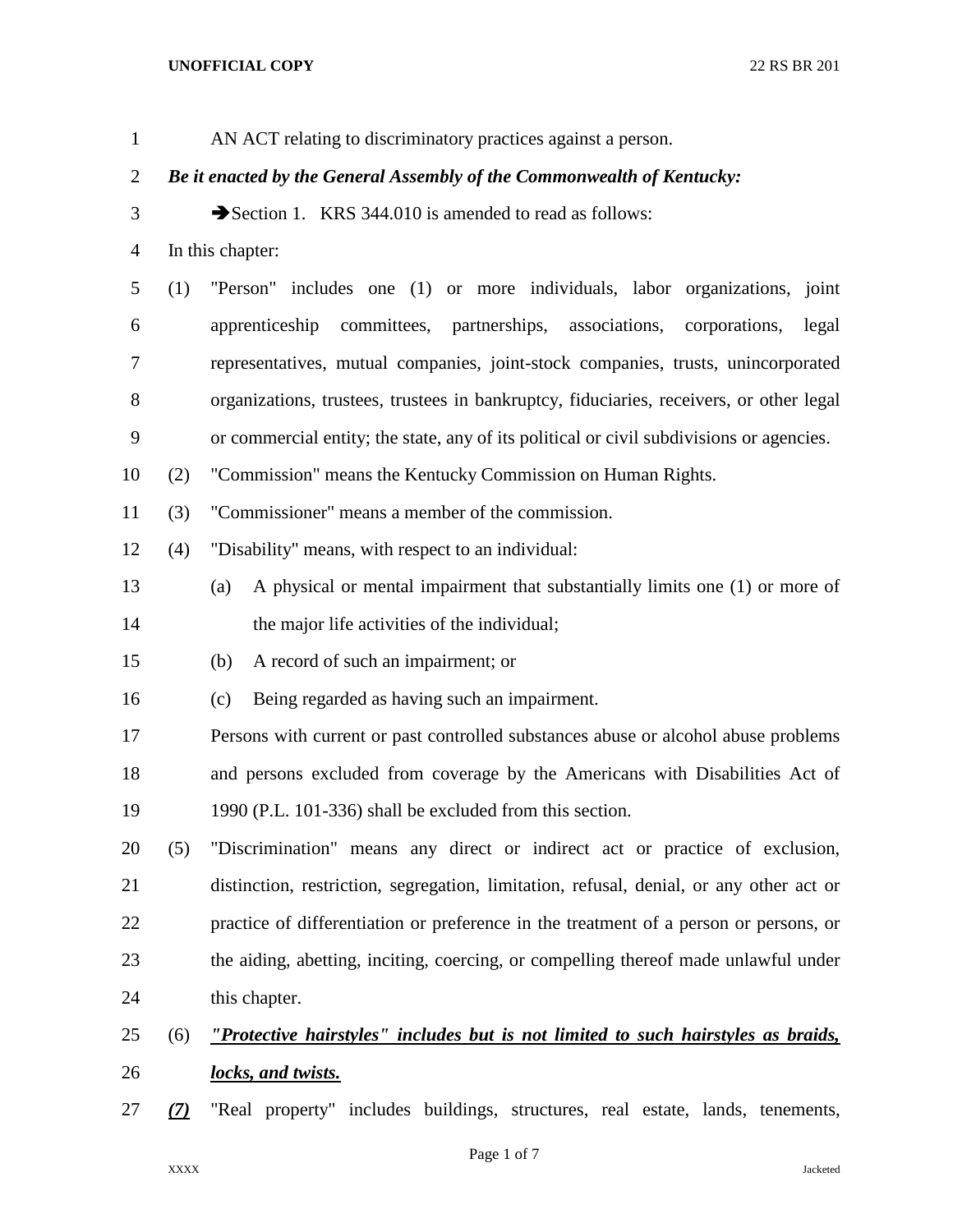- leaseholds, cooperatives, condominiums, and hereditaments, corporeal and incorporeal, or any interest in the above.
- *(8)*[(7)] "Housing accommodations" includes improved and unimproved property and means any building, structure, lot or portion thereof, which is used or occupied, or is intended, arranged, or designed to be used or occupied as the home or residence of one (1) or more families, and any vacant land which is offered for sale or lease for the construction or location thereon of any such building or structure.

 *(9)*[(8)] *"Race" includes traits historically associated with race, including but not limited to hair texture and protective hairstyles.*

 *(10)* "Real estate operator" means any individual or combination of individuals, labor organizations, joint apprenticeship committees, partnerships, associations, corporations, legal representatives, mutual companies, joint-stock companies, trusts, unincorporated organizations, trustees in bankruptcy, receivers, or other legal or commercial entity, the county, or any of its agencies, that is engaged in the business of selling, purchasing, exchanging, renting, or leasing real estate, or the improvements thereon, including options, or that derives income, in whole or in part, from the sale, purchase, exchange, rental, or lease of real estate; or an individual employed by or acting on behalf of any of these.

 *(11)*[(9)] "Real estate broker" or "real estate salesman" means any individual, whether licensed or not, who, on behalf of others, for a fee, commission, salary, or other valuable consideration, or who with the intention or expectation of receiving or collecting the same, lists, sells, purchases, exchanges, rents, or leases real estate, or the improvements thereon, including options, or who negotiates or attempts to negotiate on behalf of others such an activity; or who advertises or holds himself out as engaged in these activities; or who negotiates or attempts to negotiate on behalf of others a loan secured by mortgage or other encumbrance upon a transfer of real estate, or who is engaged in the business of charging an advance fee or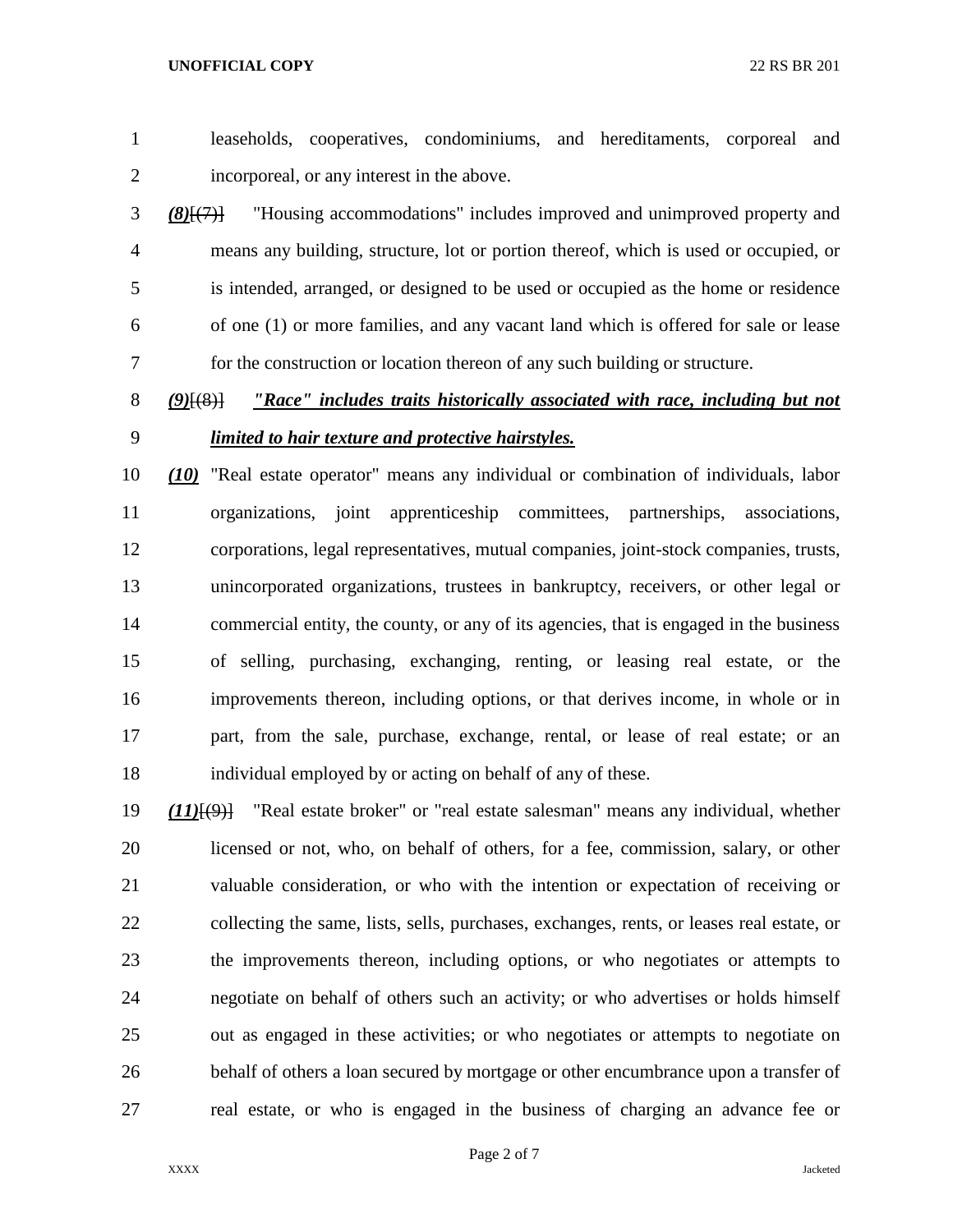contracting for collection of a fee in connection with a contract whereby he undertakes to promote the sale, purchase, exchange, rental, or lease of real estate through its listing in a publication issued primarily for this purpose; or any person employed by or acting on behalf of any of these.

 *(12)*[(10)] "Financial institution" means bank, banking organization, mortgage company, insurance company, or other lender to whom application is made for financial assistance for the purchase, lease, acquisition, construction, rehabilitation, repair, maintenance, or improvement of real property, or an individual employed by or acting on behalf of any of these.

 *(13)*[(11)] "Licensing agency" means any public or private organization which has as one (1) of its duties the issuing of licenses or the setting of standards which an individual must hold or must meet as a condition to practicing a particular trade or profession or to obtaining certain employment within the state or as a condition to competing effectively with an individual who does hold a license or meet the standards.

 *(14)*[(12)] "Credit transaction" shall mean any open or closed end credit transaction whether in the nature of a loan, retail installment transaction, credit card issue or charge, or otherwise, and whether for personal or for business purposes, in which a service, finance, or interest charge is imposed, or which provides for repayment in scheduled payments, when such credit is extended in the course of the regular course of any trade or commerce, including but not limited to transactions by banks, savings and loan associations, or other financial lending institutions of whatever nature, stock brokers, or by a merchant or mercantile establishment which as part of its ordinary business permits or provides that payment for purchases of property or services therefrom may be deferred.

 *(15)*[(13)] "To rent" means to lease, to sublease, to let, or otherwise to grant for a consideration the right to occupy premises not owned by the occupant.

Page 3 of 7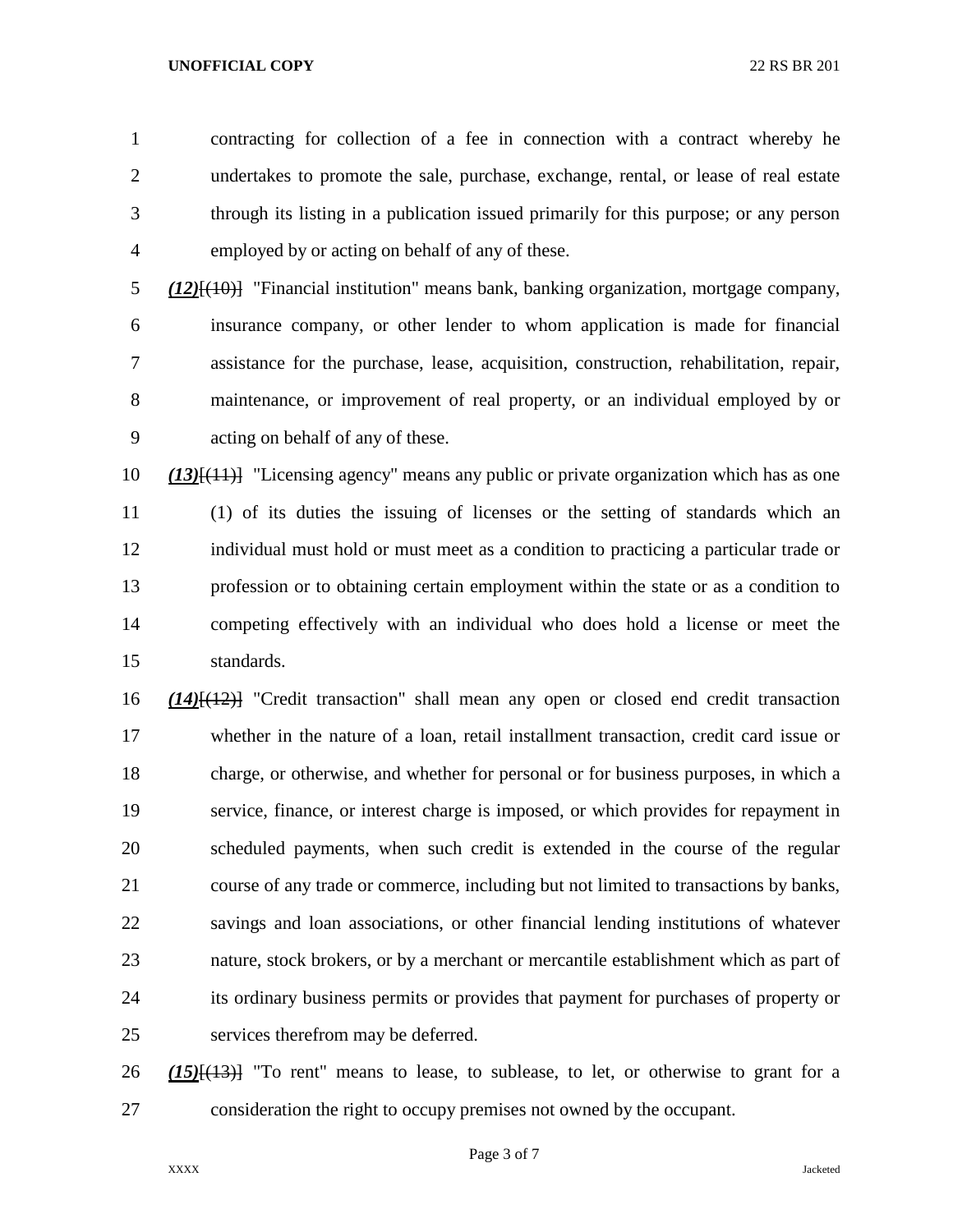| $\mathbf{1}$   |     |     | $(16)$ [ $(14)$ ] "Family" includes a single individual.                                    |
|----------------|-----|-----|---------------------------------------------------------------------------------------------|
| 2              |     |     | $(17)$ $(15)$ (a) "Familial status" means one (1) or more individuals who have not          |
| 3              |     |     | attained the age of eighteen (18) years and are domiciled with:                             |
| $\overline{4}$ |     |     | A parent or another person having legal custody of the individual or<br>1.                  |
| 5              |     |     | individuals; or                                                                             |
| 6              |     |     | The designee of a parent or other person having custody, with the<br>2.                     |
| 7              |     |     | written permission of the parent or other person.                                           |
| 8              |     | (b) | The protection afforded against discrimination on the basis of familial status              |
| 9              |     |     | shall apply to any person who is pregnant or is in the process of securing legal            |
| 10             |     |     | custody of any individual who has not attained the age of eighteen (18) years.              |
| 11             |     |     | $(18)$ [ $(16)$ ] "Discriminatory housing practice" means an act that is unlawful under KRS |
| 12             |     |     | 344.360, 344.367, 344.370, 344.380, or 344.680.                                             |
| 13             |     |     | Section 2. KRS 158.148 is amended to read as follows:                                       |
| 14             | (1) | (a) | As used in this section, "bullying" means any unwanted verbal, physical, or                 |
| 15             |     |     | social behavior among students that involves a real or perceived power                      |
| 16             |     |     | imbalance and is repeated or has the potential to be repeated:                              |
| 17             |     |     | That occurs on school premises, on school-sponsored transportation, or<br>1.                |
| 18             |     |     | at a school-sponsored event; or                                                             |
| 19             |     |     | 2.<br>That disrupts the education process.                                                  |
| 20             |     | (b) | This definition shall not be interpreted to prohibit civil exchange of opinions             |
| 21             |     |     | or debate or cultural practices protected under the state or federal Constitution           |
| 22             |     |     | where the opinion expressed does not otherwise materially or substantially                  |
| 23             |     |     | disrupt the education process.                                                              |
| 24             | (2) |     | In cooperation with the Kentucky Education Association, the Kentucky School                 |
| 25             |     |     | Boards Association, the Kentucky Association of School Administrators, the                  |
| 26             |     |     | Kentucky Association of Professional Educators, the Kentucky Association of                 |
| 27             |     |     | School Superintendents, the Parent-Teachers Association, the Kentucky Chamber of            |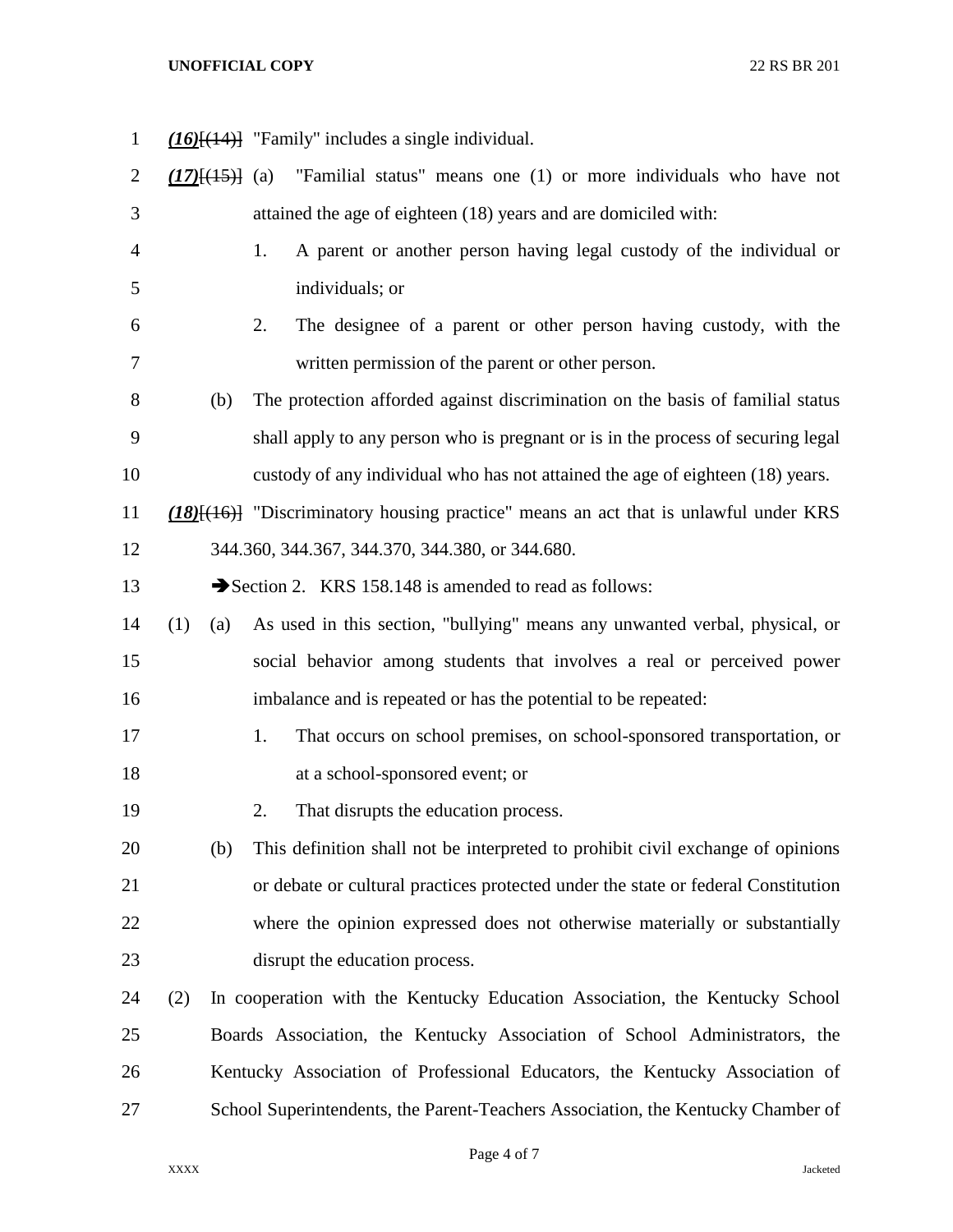| $\mathbf{1}$   |     |     | Commerce, the Farm Bureau, members of the Interim Joint Committee on                  |
|----------------|-----|-----|---------------------------------------------------------------------------------------|
| $\overline{2}$ |     |     | Education, and other interested groups, and in collaboration with the Center for      |
| 3              |     |     | School Safety, the Department of Education shall develop or update as needed and      |
| $\overline{4}$ |     |     | distribute to all districts by August 31 of each even-numbered year, beginning        |
| 5              |     |     | August 31, 2008:                                                                      |
| 6              |     | (a) | Statewide student discipline guidelines to ensure safe schools, including the         |
| 7              |     |     | definition of serious incident for the reporting purposes as identified in KRS        |
| 8              |     |     | 158.444;                                                                              |
| 9              |     | (b) | Recommendations designed to improve the learning environment and school               |
| 10             |     |     | climate, parental and community involvement in the schools, and student               |
| 11             |     |     | achievement; and                                                                      |
| 12             |     | (c) | A model policy to implement the provisions of this section and KRS 158.156,           |
| 13             |     |     | 158.444, 525.070, and 525.080.                                                        |
| 14             | (3) |     | The department shall obtain statewide data on major discipline problems and           |
| 15             |     |     | reasons why students drop out of school. In addition, the department, in              |
| 16             |     |     | collaboration with the Center for School Safety, shall identify successful strategies |
| 17             |     |     | currently being used in programs in Kentucky and in other states and shall            |
| 18             |     |     | incorporate those strategies into the statewide guidelines and the recommendations    |
| 19             |     |     | under subsection $(2)$ of this section.                                               |
|                |     |     |                                                                                       |

 (4) Copies of the discipline guidelines shall be distributed to all school districts. The statewide guidelines shall contain broad principles and legal requirements to guide local districts in developing their own discipline code and school councils in the selection of discipline and classroom management techniques under KRS 158.154; and in the development of the district-wide safety plan.

 (5) (a) Each local board of education shall be responsible for formulating a code of acceptable behavior and discipline to apply to the students in each school operated by the board. The code shall be updated no less frequently than every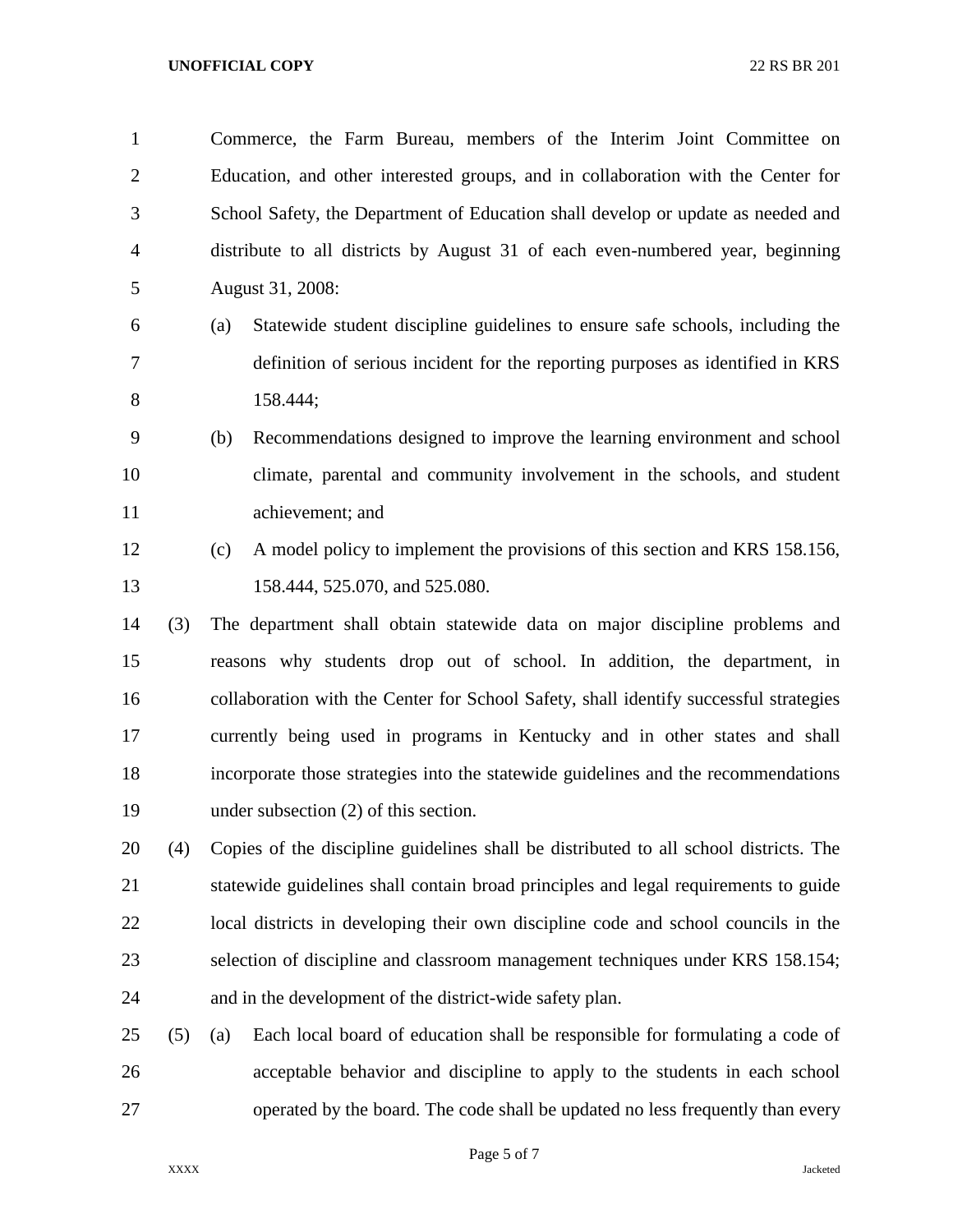| $\mathbf{1}$   |             | two (2) years, with the first update being completed by November 30, 2008.       |
|----------------|-------------|----------------------------------------------------------------------------------|
| $\overline{2}$ | (b)         | superintendent, or designee, shall be responsible for overall<br>The             |
| 3              |             | implementation and supervision, and each school principal shall be               |
| $\overline{4}$ |             | responsible for administration and implementation within each school. Each       |
| 5              |             | school council shall select and implement the appropriate discipline and         |
| 6              |             | classroom management techniques necessary to carry out the code. The board       |
| 7              |             | shall establish a process for a two-way communication system for teachers        |
| 8              |             | and other employees to notify a principal, supervisor, or other administrator of |
| 9              |             | an existing emergency.                                                           |
| 10             | (c)         | The code shall prohibit bullying.                                                |
| 11             | (d)         | The code shall prohibit discrimination on the basis of race as defined in        |
| 12             |             | <b>Section 1 of this Act.</b>                                                    |
| 13             | <u>(e)</u>  | The code shall contain the type of behavior expected from each student, the      |
| 14             |             | consequences of failure to obey the standards, and the importance of the         |
| 15             |             | standards to the maintenance of a safe learning environment where orderly        |
| 16             |             | learning is possible and encouraged.                                             |
| 17             | $(f)$ [(e)] | The code shall contain:                                                          |
| 18             |             | Procedures for identifying, documenting, and reporting incidents of<br>1.        |
| 19             |             | bullying, incidents of violations of the code, and incidents for which           |
| 20             |             | reporting is required under KRS 158.156;                                         |
| 21             |             | Procedures for investigating and responding to a complaint or a report of<br>2.  |
| 22             |             | bullying or a violation of the code, or of an incident for which reporting       |
| 23             |             | is required under KRS 158.156, including reporting incidents to the              |
| 24             |             | parents, legal guardians, or other persons exercising custodial control or       |
| 25             |             | supervision of the students involved;                                            |
| 26             |             | 3.<br>A strategy or method of protecting from retaliation a complainant or       |
| 27             |             | person reporting an incident of bullying, a violation of the code, or an         |